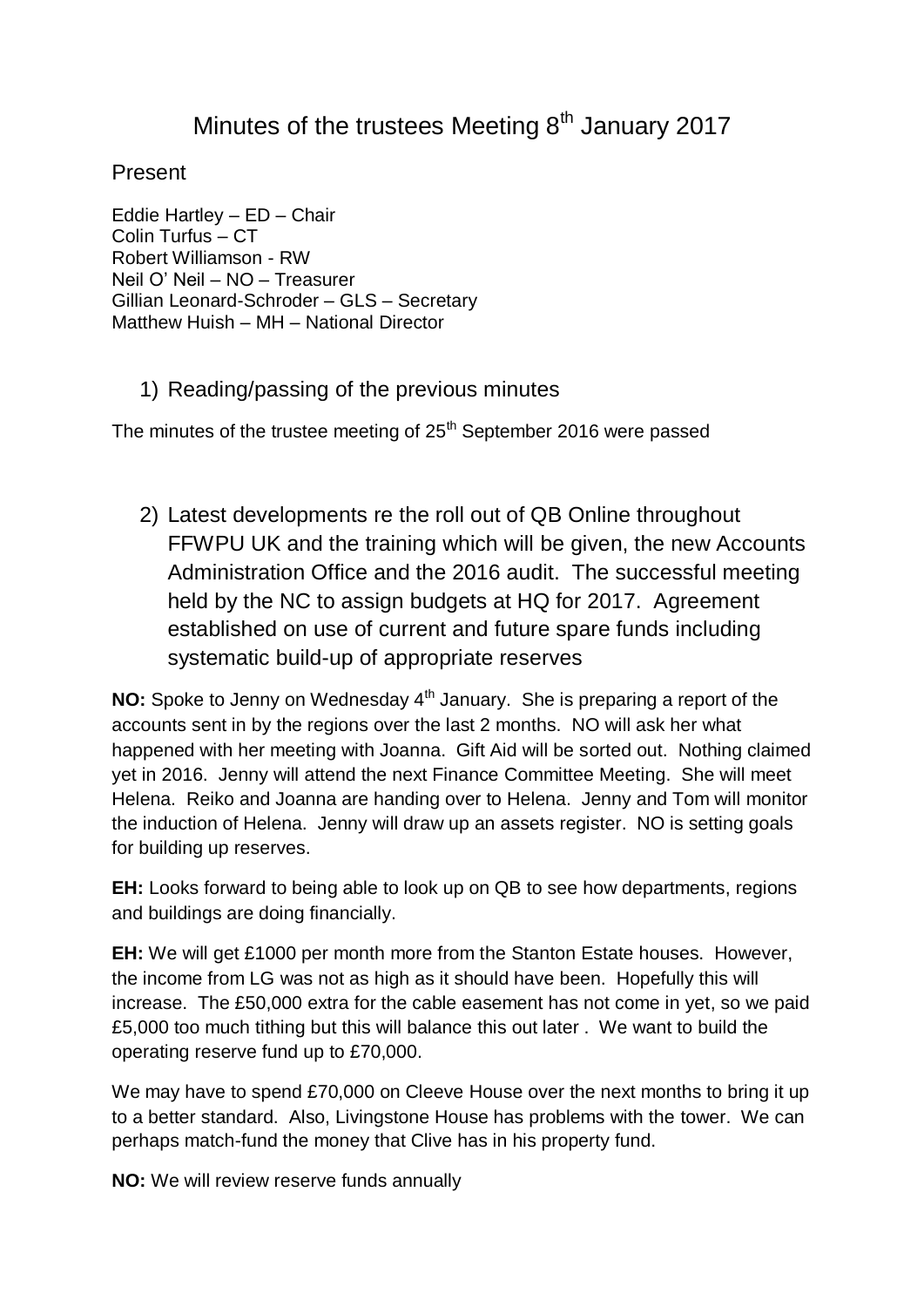**MH:** We need to have something in writing as to what CARP, HARP etc should be doing so that when they make their budget proposals we can check that they are using their budgets appropriately. Some departments did not use the format that they were given to make their budget proposals.

**CT:** We should discuss whether to employ more staff in order to undertake more projects. The NC should discuss this.

**MH:** Tom will come up with a pay grade scale by October 2017.

**NO:** There will be a one-day workshop with Jenny on Quick Books for accountants perhaps in April.

**CT:** We need a forum to discuss which departments need to be expanded with manpower.

3) Latest developments regarding the Nicholls / mobile home issue and the overall progress being made re Cleeve House in 2017 and beyond

**EH:** Both FFWPU and Carlo and Barbara gave notice to John and Ginger. They were asked to remove their mobile home as they will no longer be employed either by the Zs or by FFWPU. They reacted by asking for their jobs back.

**CT:** We need to make sure that this situation does not happen again by putting a clause into the new contract that states that there can be no sub-letting.

4) Archiving – a proposal

There are two aspects which we need to consider:

- 1) Physical protection of the material, also what is subject to retention under curatorship (as relics) and what can be just scanned and then discarded
- 2) Access to the data

The National Council should decide what is kept and what not.

5) Our duty of care to our tenants at LG and our legal liabilities – Mr W at LG again

Tom has contacted Mr W's GP.

**Action Point:** Tom needs to write a letter to the GP.